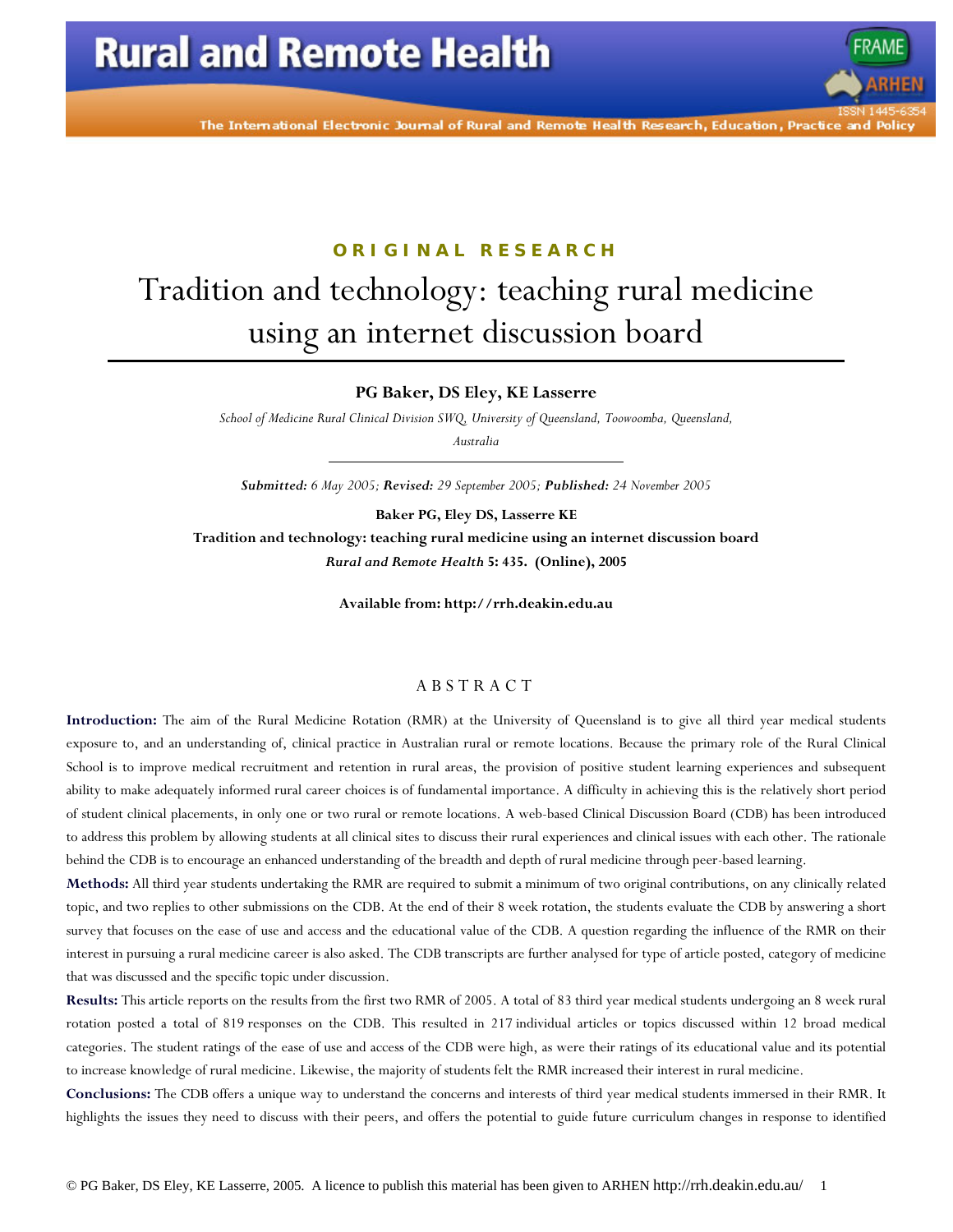The International Electronic Journal of Rural and Remote Health Research, Education Practice and Policy



needs. A major advantage of the CDB is its ability to enable all students to access a wide variety of rural practice experiences by sharing ideas and strategies they encounter. Likewise, the CBD encourages the development of deep reflective patterns of learning through a peer-based process. Equally important is the potential for building professional networks, interpersonal relationships, teamwork, collaboration and collegial support systems. These networks and relationships are essential for rural medicine to help alleviate the possible isolation recognised in rural life.

**Keywords:** medical education, medicine rotation, peer-based learning, web-based discussion boards.

### Introduction

The University of Queensland (UQ), Australia, runs a 4 year graduate medical program, the final 2 years of which comprise the clinical component. During their third year, students undertake 8 week rotations in medicine, surgery, mental health, general practice and rural medicine, respectively.

Although students can elect to study in one of three Clinical Divisions, namely Southern, Central or Rural, all students undertake their Rural Medicine Rotations (RMR) within the Rural Division. The first week is spent at the Rural Clinical School in Toowoomba or Rockhampton, Queensland, gaining an understanding of rural health issues, including the role of other health professionals in patient management, and learning a number of procedural skills. The following 6 weeks, as two 3 week attachments, are spent at rural practices and regional hospitals, mainly in Southern and Central Queensland. The final week consists of assessments and further educational sessions, in Toowoomba or Rockhampton.

The aim of the RMR is to give all third year medical students exposure to, and an understanding of, clinical practice in rural or remote locations. Given, however, that the primary role of Rural Clinical School is to improve medical recruitment and retention in rural areas, the provision of positive student learning experiences and subsequent ability to make properly informed rural career choices is also regarded as a priority. One of the difficulties in enabling students to gain sufficient knowledge of the spectrum of rural medicine is the relatively short period of clinical attachment, in only one or two rural or remote locations.

Placements are organised in accordance with a number of factors, including student preferences, practice availability, and specific student limitations, such as illness or family issues. This necessary flexibility results in offering placements that are very different in character, ranging from remote sites, such as Central Australian Aboriginal communities or Thursday Island, to near-metropolitan placements, such as Caloundra or Beaudesert.

Therefore, one of the major challenges for the RMR is to enable students to obtain an adequate understanding of the depth and breadth of Australian rural medical practice from a limited rural environment.

A web-based Clinical Discussion Board (CDB) has been introduced to address this problem by allowing students at all locations to discuss their rural experiences and clinical issues with each other. The rationale behind the CDB is to encourage an enhanced understanding of rural medicine through peer-based learning. Likewise, we anticipate that students will achieve deeper learning through discussion and reflection<sup>1</sup>.

An initial trial of this concept on a voluntary basis proved a failure, with only two contributions from a single student in a 3 month period. On the basis that assessment drives learning and should be an integral part of the educational process<sup>2</sup>, the decision was made to allot 10% of rural medicine summative assessment marks to the CDB. This decision coincided with a move by the UQ School of Medicine from Web CT to Blackboard eLearning system, enabling the system to be readily accessed through its website as a threaded archival discussion of individual issues. Further clear guidelines for student contributions and evaluation were established. This included preclusion of social discussion within the CDB topic threads. This was because feedback from the first rotation indicated students thought this wasted time in downloading comments that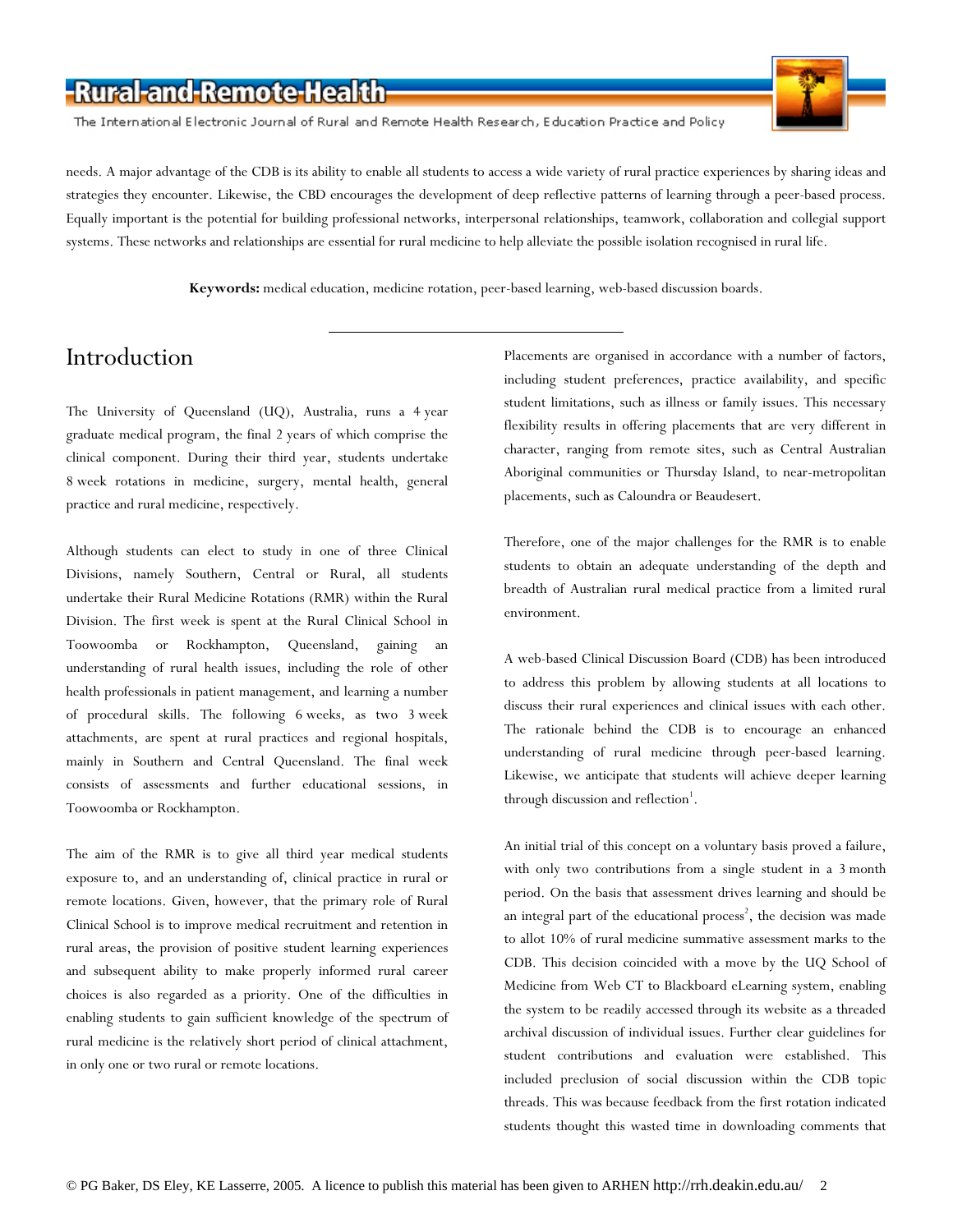The International Electronic Journal of Rural and Remote Health Research, Education Practice and Policy



were not relevant to the RMR, and it was not regarded as appropriate to the educational focus of the CDB.

Information and communications technology (ICT) is widely used to support educational programs across disciplines. Entire courses are delivered via the World Wide Web using course management systems $^{3,4}$ , particularly in distance education. In other cases, specific instructional tools such as discussion boards are used to supplement traditional methods<sup>5,6</sup>. Discussion or bulletin boards enable asynchronous communication between students and teachers, and studies suggest that this enhances learning by promoting reflection, critical thinking and encouraging collaboration and peer learning<sup>7,8</sup>. Recent research shows that students who actively used a discussion or bulletin board by posting messages achieved better results than those who did not use the board or were passive users<sup>9</sup>.

Discussion boards have been used to bring together geographically dispersed students, including those undertaking full time distance education, or on temporary placement in rural or remote areas. Providing a forum to discuss course concepts or share experiences assists students to overcome rural isolation and increases their overall exposure to the discipline<sup>4,10,11</sup>.

In medical undergraduate education, discussion boards have been used in conjunction with streaming video to teach the cognitive basis of interviewing skills**<sup>8</sup>** . In Australia and Canada, discussion boards provide a forum for students undertaking rural attachments, allowing them to share experiences with fellow students and  $precentors<sup>10,11</sup>$ .

This article presents the results of the CDB from the first two RMR of 2005.

### Method

Ethical clearance for this project was obtained through the UQ Behavioural and Social Science Ethical Review Committee.

All third year RMR students are required to participate in the CDB. Instructions on access and use of the CDB plus clear guidelines relating to course requirements and evaluation are provided, both

orally and included in the 2005 RMR manual, to all third year medical undergraduates prior to the start of each rotation. Students were required to submit a minimum of two original contributions and two replies to other submissions on the CDB. Access was password limited to students undertaking the RMR and academic staff of the Rural Clinical School.

Training of staff and students in the use of the CDB was undertaken by the UQ librarian at Toowoomba and Rockhampton, and an orientation session was given by academic staff in week one of the RMR. IT management and support of 'Blackboard' was provided through the School of Medicine.

The students were asked to evaluate the CDB by responding to a five question survey, plus a comments section that focused on three main issues:

- Was it easy to access and use? (questions 1 and 2; 'was easy to use' and 'was easy to access')
- Was it educationally valuable? (questions 3 and 4: 'increased my knowledge of rural medicine' and 'was useful to my clinical education')
- Was it an enjoyable way to learn? (question 5; 'was an enjoyable way to learn')

Students were asked to respond to each statement on a Likert scale of 1 (strongly disagree) to 4 (strongly agree).

A final question was asked relating to the RMR as a whole, in which they indicated 'how this program had altered their desire to pursue a medical career in rural or remote locations'. This question was presented on a scale of -5 (discouraged my desire) to +5 (encouraged my desire) with a nil effect option of 0 at midpoint.

In addition to an evaluation by the students regarding their opinions of the CDB, the CDB transcripts were also analysed for type of article posted, relevant broad medical category, and specific topic under discussion.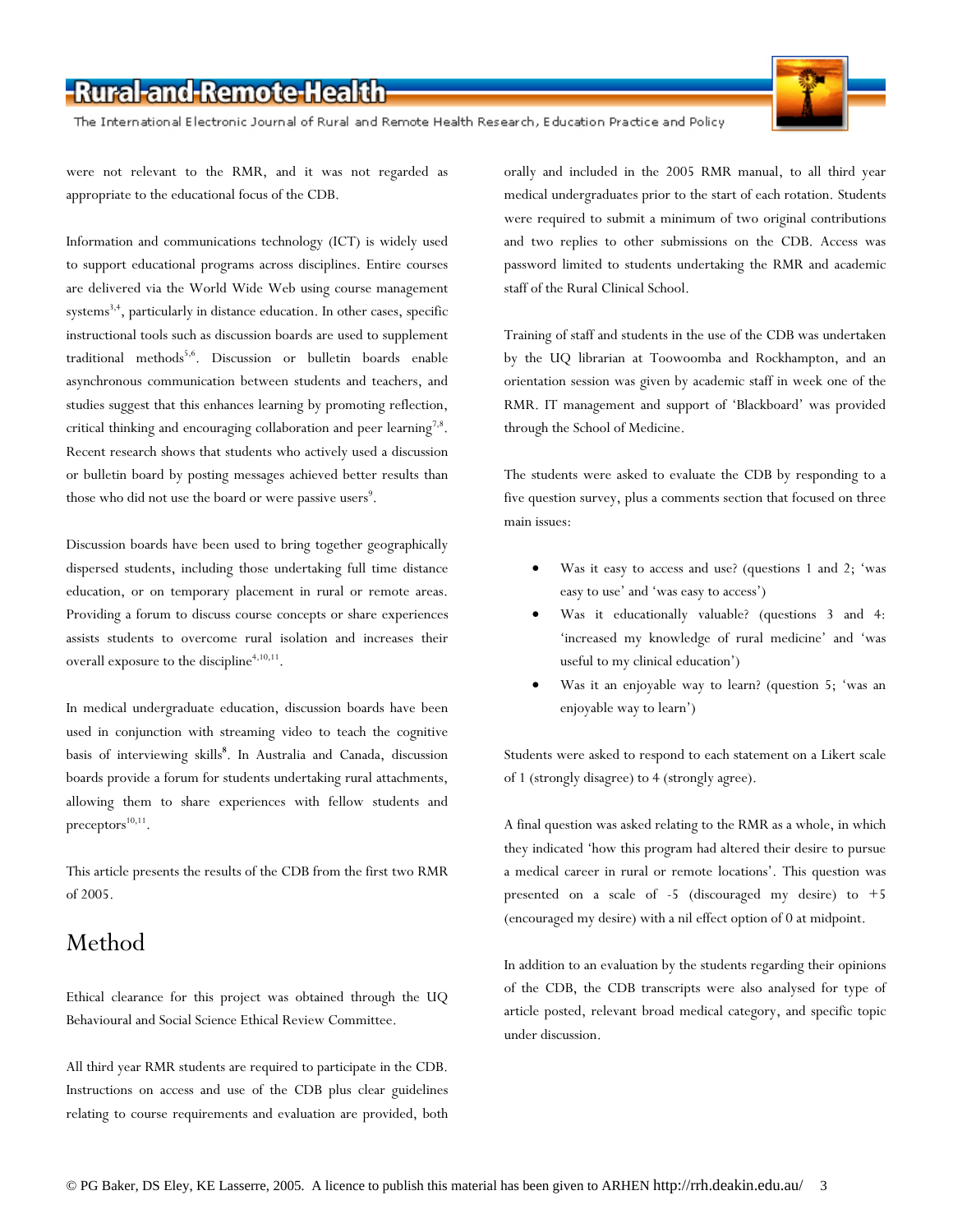The International Electronic Journal of Rural and Remote Health Research, Education Practice and Policy

### Results

Eighty-three students participated in the CDB during the two RMR (40 students in Rotation 1; 42 students in Rotation 2) and 82 completed the survey. One student did not complete the survey due to an erroneous assumption that local internet access was unavailable. The survey results from the first two RMR are presented (Table 1).

The first five questions were rated on a Likert scale of 1 to 4 (where  $1 =$  strongly disagree and  $4 =$  strongly agree). Students agreed most highly with the statements that the CDB was 'easy to use', 'easy to access' and 'an enjoyable way to learn'. The two questions relating to the 'usefulness of the CDB to their clinical studies' and its potential to 'increase their knowledge of rural medicine' were rated next highest and still above the mid-way rating on the fourpoint scale.

The final question asked, 'how did the RMR alter your desire to pursue a career in a rural or remote location'? The mean response to this question on a scale of -5 to -1 (discouraged) to  $+1$  to  $+5$ (encouraged), with a mid-point of zero (nil effect) was +2.43 (SD  $= 2.25$ ) with 23% of respondents giving the question a +3 rating.

A total of 819 CDB website responses (Rotation  $1 = 461$ ; Rotation  $2 = 403$ ) were collated for type of article posted, relevant clinical category ,and specific topic under discussion. This resulted in 217 individual articles or topics discussed (Rotation  $1 = 111$ ; Rotation  $2 = 106$ ) within 12 broad categories. The categories and breakdown of topics within them are shown (Table 2).

Discussions on medicine were by far the dominant category (43%) with topics that included: dengue fever, opportunistic screening, when sterile technique is needed, snakebite management, and managing a stroke in a rural setting. Ethics was the next most discussed category (15%) with topics that included: chronic illness in visa seekers, use and abuse of hospital facilities in rural areas, where to place an abused child, drug seekers and difficult patients in a rural setting, and safe working hours for rural health workers.

Of the total submissions, a small percentage (less than 2%) revealed significant student distress following a clinical incident or situation. This revealed an unexpected benefit of the CDB in its ability to assist in the early identification of students experiencing difficulties during their rural placement. Because each submission included email contact details, senior academic staff were able to discreetly contact students immediately to address their concerns, thus providing a degree of pastoral care.

Analysis of student participation showed that 36% (*n* = 35) of the students contributed the minimum requirement of four postings, with the remaining  $64\%$  ( $n = 61$ ) contributing more than five. Further breakdown of this participation showed that 47% (*n* = 45) submitted more than six postings,  $21\%$  ( $n = 20$ ) contributed more than eight and  $14\%$  ( $n = 13$ ) submitted more than 10 postings.

| The clinical discussion board            | No. students | Mean response | <b>SD</b> |
|------------------------------------------|--------------|---------------|-----------|
| Was easy to use                          | 82           | 3.23          | 0.63      |
| Was easy to access                       | 82           | 2.90          | 0.76      |
| Was an enjoyable way to learn            | 82           | 2.90          | 0.64      |
| Was useful to my clinical studies        | 82           | 2.85          | 0.54      |
| Increased my knowledge of rural medicine | 82           | 2.85          | 0.56      |

#### **Table 1: Responses to clinical discussion board survey questions**

Responses rated on a scale of 1 (strongly disagree) to 4 (strongly agree).

#### **Table 2: Number and category of topics discussed on the clinical discussion board**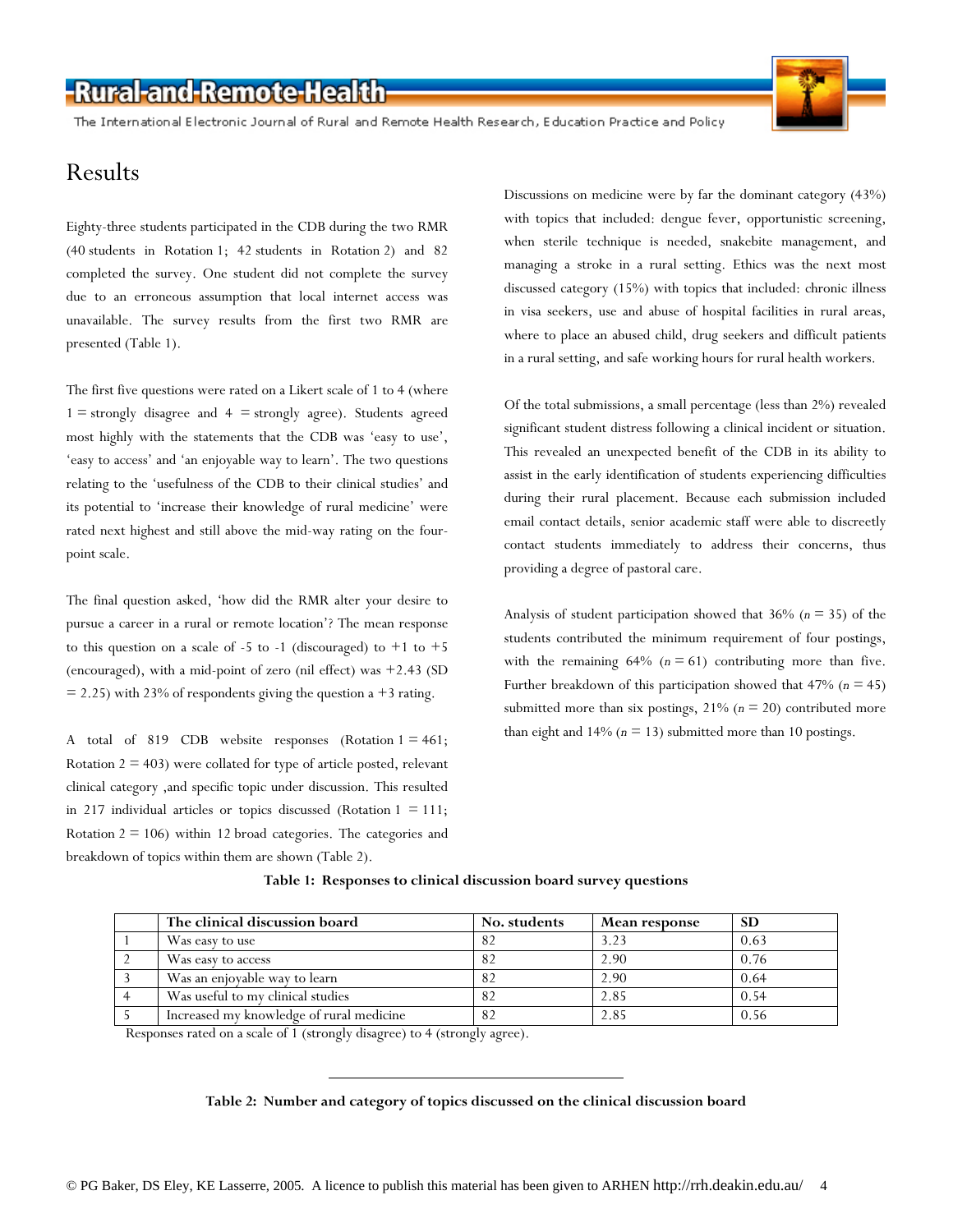

The International Electronic Journal of Rural and Remote Health Research, Education Practice and Policy

| Category of discussion       | No. topics discussed within each category |                   |                        |
|------------------------------|-------------------------------------------|-------------------|------------------------|
|                              | <b>Rotation 1</b>                         | <b>Rotation 2</b> | <b>Total</b>           |
|                              |                                           |                   | $n(^{0}/_{0})$         |
| Medicine                     | 55                                        | 39                | 94(43)                 |
| Ethics                       | 20                                        | 12                | 32(15)                 |
| Public health                | $\overline{2}$                            | 11                | 13(6)                  |
| Recruitment/retention issues |                                           | 11                | 12(5)                  |
| Paediatrics                  | 8                                         | $\overline{4}$    | 12(5)                  |
| Surgery                      | 8                                         | $\overline{4}$    | 12(5)                  |
| Indigenous health            | 5                                         | 6                 | 11(5)                  |
| Mental health                | 6                                         | 5                 | 11(5)                  |
| Obstetrics                   | 4                                         | 6                 | 10(4)                  |
| <b>Rotation</b> issues       | $\Omega$                                  | 4                 | 4(2)                   |
| Communication issues         | $\Omega$                                  | 3                 | 3(1)                   |
| Anaesthetics                 | 2                                         |                   | 3(1)                   |
| Total no. topics discussed   | 111                                       | 106               | $217(97)$ <sup>†</sup> |

 †The total percentage of topics discussed over the two rotations does not include a small number of entries (3%) that were regarded as miscellaneous and did not fit into any clear clinical category.

The students were also invited to provide qualitative feedback on the best and worst features of the CDB, to which the majority of students responded (Table 3). A total of 129 comments were provided, 76% of which were positive and highlighted the best features of the CDB. The remaining 24% of comments focussed primarily on the slow access of the CDB and length of time it took to display discussion threads. This was due to the limited internet dial-up facilities in some rural areas. Any student who had difficulty in CDB access was instructed to contact the Head of Division with their complaint and, if deemed necessary, special consideration was given to these students regarding their assessment on the CDB.

Difficulties with access primarily affected students in the first rotation, in areas restricted to 56 k modem dial-up connections instead of broadband. The problem was readily rectified by advising the second group of students to configure the CDB to view new submissions only, rather than the default setting of all discussion threads. This considerably sped up display and response times and no further major problems were encountered in this area.

| Table 3: Comments on the best and worst features of the clinical discussion board |  |
|-----------------------------------------------------------------------------------|--|
|-----------------------------------------------------------------------------------|--|

| Best features of the clinical discussion board                                             | <b>Reflecting comments</b> |
|--------------------------------------------------------------------------------------------|----------------------------|
|                                                                                            | $n(^{0}/_{0})$             |
| Hearing about others' experiences - both similar and different - in a rural setting with a | 24(19)                     |
| wide variety of responses                                                                  |                            |
| Having contact with other students - feel you are not alone - gives a 'lifeline' - feel    | 15(12)                     |
| connected with other students                                                              |                            |
| Good way to get practical information/answers/advice to clinical and ethical               | 15(12)                     |
| questions                                                                                  |                            |
| Interesting range of topics/opinions/discussion                                            | 12(9)                      |
| Easy to use/ access                                                                        | 10(8)                      |
| Clinical learning from others                                                              | 9(7)                       |
| Sharing learning - learning from others' experiences                                       | 6(5)                       |
| Good discussions over long distances                                                       | 4(3)                       |
| Worst features of the clinical discussion board                                            |                            |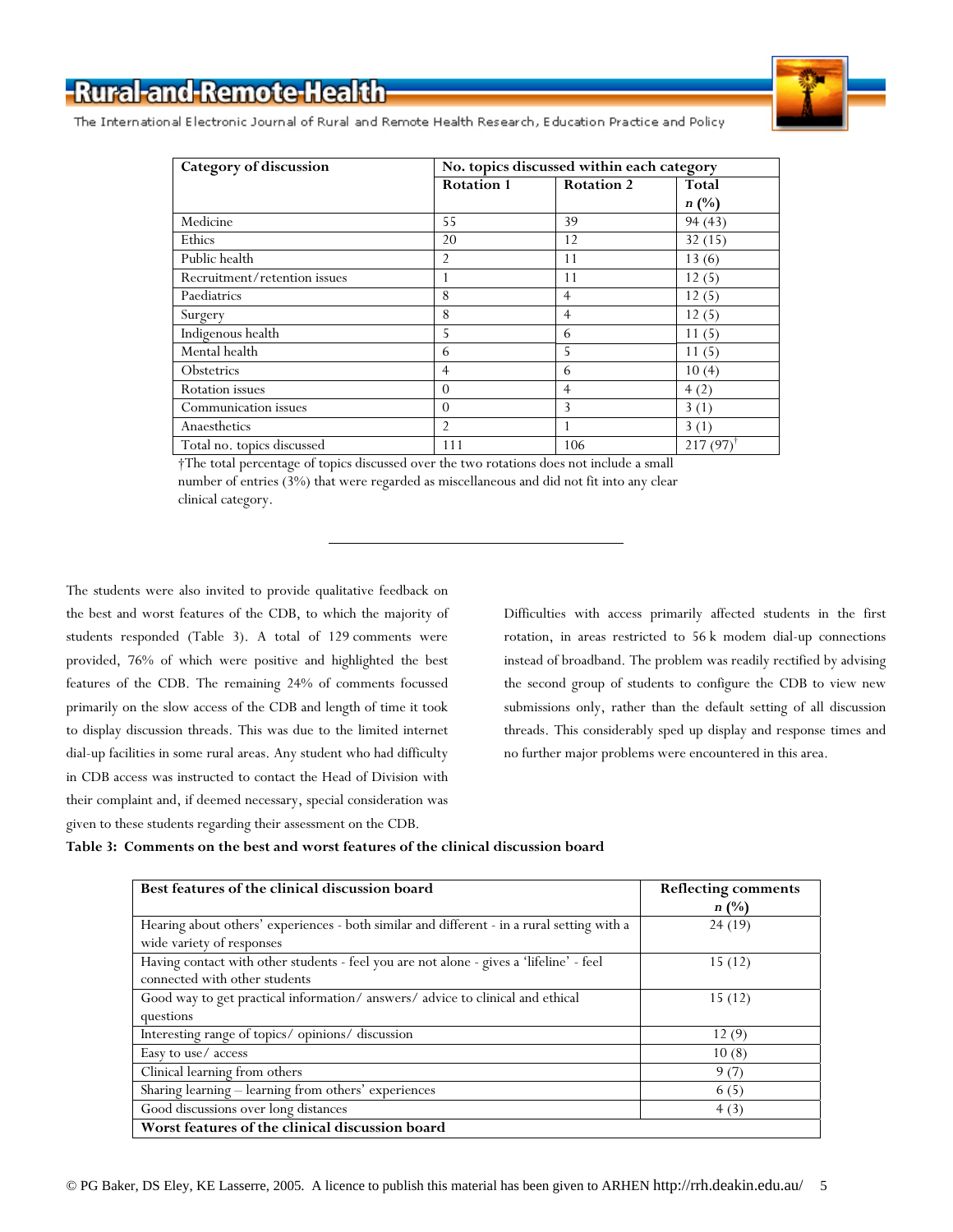

The International Electronic Journal of Rural and Remote Health Research, Education Practice and Policy

| Difficult or slow to access in certain areas with limited band width <sup>+</sup> | 17 (13) |
|-----------------------------------------------------------------------------------|---------|
| Time it takes to read all the threads, tedious                                    |         |
| Social discussion allowed §                                                       | 6 (4    |

 †These comments came up primarily in the first rotation. Since then specific instructions on how to decrease the time to access the clinical discussion board has rectified this situation in areas with slow dial-up facilities.

 ¶These comments came up primarily in the first rotation. Since then specific instructions on how to access only selected threads has decreased the time factor.

§ This was an issue only during the first rotation and has since been discouraged.

### Discussion

These data, although preliminary, demonstrate a high level of interest and enthusiasm by these students in the use of the CDB as part of their RMR. This was evident in that the majority of students (64%) submitted more than the mandatory posting requirement. This interest translates to a new approach to learning for students. It provides a method of expanding their clinical experience through contact with peers in other rural areas and sharing their experiences and strategies.

The results of the survey indicated that the students found the CDB 'easy to use' and 'easy to access'. This finding is especially important with respect to the rural rotation because internet facilities in a rural or remote area may sometimes be limited or problematic. The ease of use of the CDB is encouraging also in terms of future use by students, no matter where they may be undertaking their rural placement. Early comments relating to slow internet response times by a number of students using dial-up facilities enabled a configuration modification to be rapidly introduced to rectify the problem. This allowed students at all locations to access the Board in a satisfactory manner and is regarded as crucially important in terms of learning opportunities and educational equity within the Rural Medicine Program.

Students were high in their agreement that the CDB was 'an enjoyable way to learn'. This response was particularly encouraging, given the importance of student engagement with educational activities in obtaining good learning outcomes. Innovative strategies to impart information to students effectively are widely recognised as necessary in 21st century medical education if it is to keep pace with the exponential expansion of new knowledge and information in health science<sup>12,13</sup>. The CDB appears to hold significant potential as an innovative means of supporting clinical teaching across widely dispersed student groups in a cost-effective manner.

The two questions regarding the 'usefulness' of the CDB to clinical studies and the CDB 'increasing rural knowledge' both received very positive student ratings. These responses provide good support for the strategy of using the CDB as an additional educational resource to increase the breadth and depth of medical undergraduate rural health experiences and knowledge.

The final global question, which asked medical students how the RMR encouraged or discouraged their desire to undertake rural medical practice, was rated very favourably towards encouraging students to choose this as a future career. Considering the well publicised disincentives to becoming a rural doctor in Australia, such as professional isolation and heavy workloads, these findings are very encouraging. The potential ability of positive undergraduate rural clinical experiences to reverse negative perceptions or enhance positive views is a major advantage of the RMR. The CDB as part of that rotation experience may have contributed to this positive response.

The breadth of topics discussed during these first two rotations was remarkable (Table 2). It was interesting to note the number of responses on the CDB that pertained to ethical issues. This highlights the importance of this area to students and may point to the need for more attention devoted to ethical issues during their training. Future research will focus on this dialogue and demonstrate how the students interacted with each other, sharing experiences and ideas on interesting, puzzling and challenging encounters, of which a significant proportion were unique to rural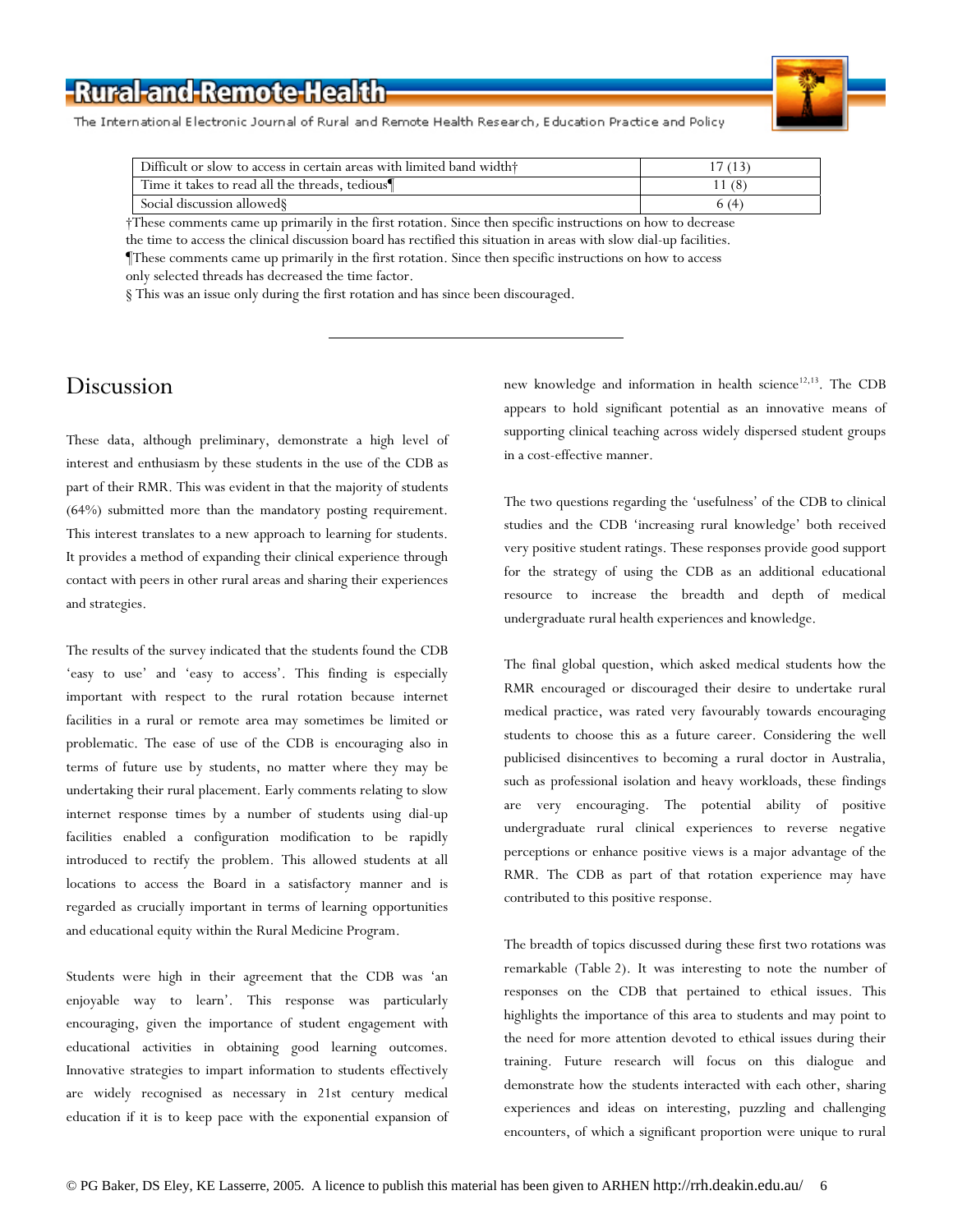The International Electronic Journal of Rural and Remote Health Research, Education Practice and Policy

and remote environments. It is particularly interesting to observe that discussions entailing the management of uncertainty generated high levels of student input, often over a period of several days or, occasionally, weeks. High level thinking and acquisition of novel ideas or views is very evident.

Regarding the students' evaluation of the CDB it is encouraging that the majority (76%) of comments provided were positive. In particular they corroborated the peer-based learning aspect of the CDB. Discussion boards have been shown to encourage reflection, collaboration and peer-learning by providing a forum for peer-topeer dialogue. The exchange of experiences and opinions is enhanced as responses may be more considered<sup>14,15</sup>. Discussion boards facilitate peer support which is of particular benefit to geographically dispersed groups $11,16$ . Certainly for many students, the CDB serves as a point of contact with and support from their colleagues, and a way to share learning and interesting experiences with each other. This is further proof that the CDB provides the opportunity for all RMR students to gain exposure to a wide range of rural clinical encounters, even though they themselves may not get a chance to experience these or anything similar in their particular placement.

In contrast to this positive feedback, the negative comments were primarily centred on the slow access of the CDB in some rural placement areas. A certain degree of this problem was expected and limited internet dial-up and broadband-width facilities are well documented in more rural and remote areas. The problem was fully realised after the first rotation and steps were immediately taken to rectify this by providing specific instructions for decreasing internet access time. No student was disadvantaged by the initial teething problems. This aspect of the CDB highlights a reality of rural life. Although inconvenient for some students, it provided them with another challenge in their RMR placement and a rural fact of life that needed to be recognised and dealt with.

In summary, the major strengths of the CDB were its ability to expose all students to a rich and diverse variety of Australian rural practice settings and offer students the opportunity to share each other's experiences. Students were able to contribute to diagnosis or management and deal with a greatly increased range of situations or issues in a manner conducive to the development of deep

reflective patterns of learning through a peer-based process. The CDB was also seen as having important potential for building professional networks, interpersonal relationships and collegial support systems.

These networks and relationships are essential for rural medicine to help alleviate the possible isolation well recognised in rural life. The CDB also gave students with no current intention of choosing a career in rural medicine the opportunity to develop a much greater understanding of its breadth and depth – its unique character, challenges and, perhaps most importantly, opportunities.

### **Conclusions**

The CDB is a tool, like other web-based systems $^{17}$ , that may prove helpful to ensure that all RMR students receive the maximum benefit and learning experience during their rural rotation. In particular, the CDB assists students in gaining exposure to a wide variety of rural health issues and encounters that, given the short duration of the RMR, they would not have access to. Furthermore it encourages teamwork and collaboration among students which could prove a valuable source of support in future careers. Anecdotal accounts suggest that building professional networks early in their medical education is a particular advantage to rural doctors who often work in isolation with limited support available. Finally, this report has shown that the CDB increases clinical knowledge and understanding through a peer-based learning process.

The CDB offers a unique way to understand the concerns and interests of third year medical students immersed in their RMR. It highlights the issues they need to discuss or share with their peers, provides insights into the ways in which students learn medicine or deal with medical problems of the modern-day world and assists with student support, including pastoral care. Such information may afford medical educators valuable guidance in relation to future curriculum changes or educational support to better prepare undergraduates for their medical careers. The results obtained in these first two rotations of students may also be useful in helping educators identify areas of rural interest. Once identified, these areas of interest can be considered for inclusion in the rural

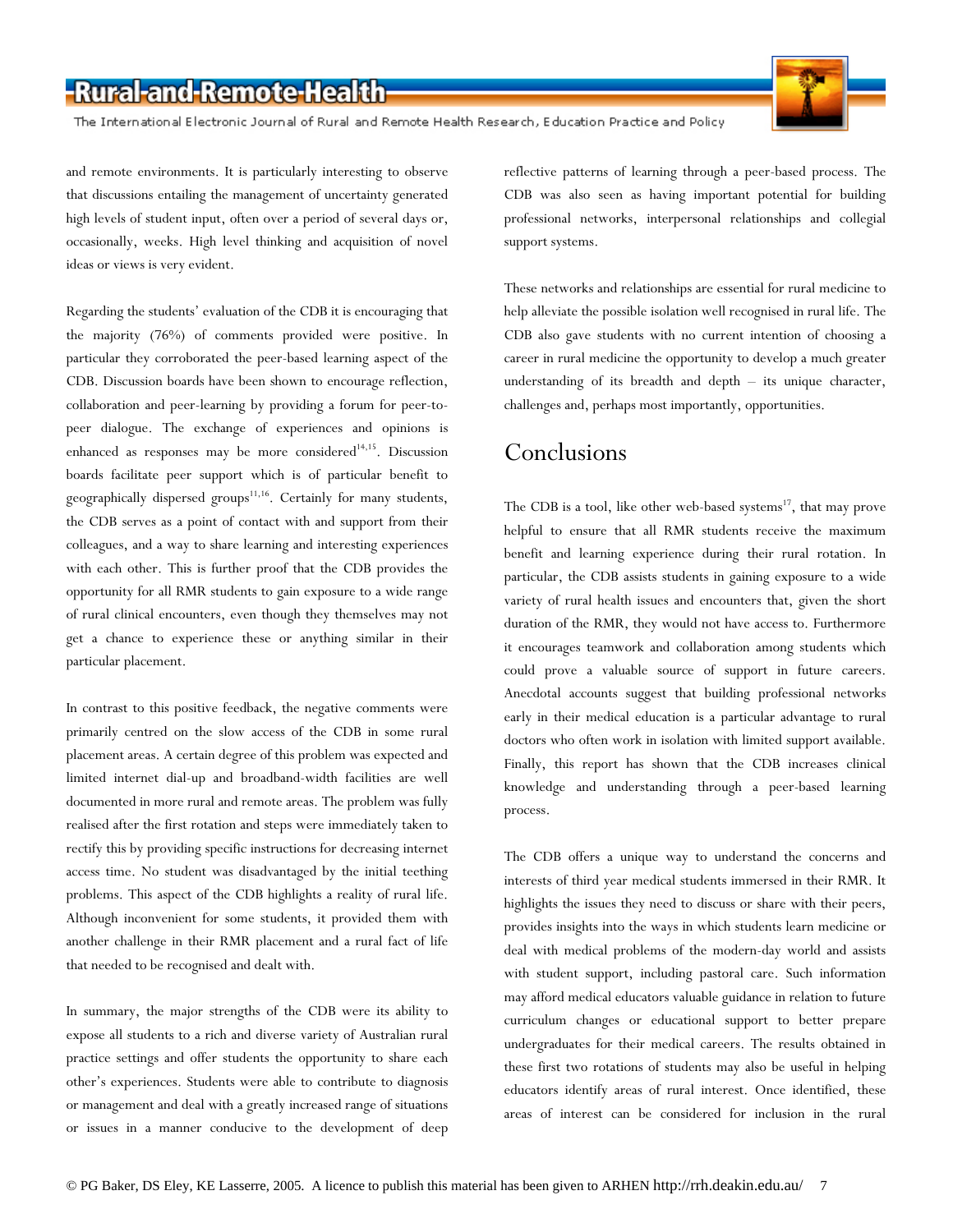The International Electronic Journal of Rural and Remote Health Research, Education Practice and Policy

undergraduate teaching programs to encourage interest in rural medicine among their students.

#### *Limitations*

A major limitation of this study is that participation in the CDB is mandatory for students and, as such, presents the possibility of participation bias. However the breakdown of the number of responses posted over the two 6 week periods showed there was far greater participation in the CDB than the mandatory requirement. The data presented in this study represent only two rural rotations of third year RMR students. Forthcoming rotations will provide more information on which to further evaluate the educational potential of the CDB.

### Acknowledgements

The authors wish of acknowledge the assistance of Yasmin Childs and staff at the UQ School of Medicine IT support service.

#### References

1. Bunker A, Ellis R. Using bulletin boards for learning: What do staff and students need to know in order to use boards effectively? In: A Hermann and MM Kulski (Eds). *Expanding Horizons in Teaching and Learning*. Proceedings, 10th Annual Teaching Learning Forum, 7-9 February 2001. Perth: Curtin University of Technology. Available: http://lsn.curtin.edu.au/tlf/tlf2001/ bunker.html (Accessed 28 February 2005).

2. Ramsden P. Learning to teach in higher education. *Assessing for Understanding*. London: Routledge, 1992; 181-213.

3. Witham SA, Krockover GH, Ridgway KD, Zinsmeister WJ. Lessons online: Educational technology for the undergraduate geology classroom. *Journal of College Science Teaching* 2002; **32:** 264-269.

4. Fyfe S. Collaborative learning at a distance: The Human Biology experience. In: A Herrmann and MM Kulski (Eds), *Flexible Futures in Tertiary Teaching*. Proceedings of the 9th Annual Teaching Learning Forum, 2-4 February 2000. Perth: Curtin University of Technology. Available:

http://lsn.curtin.edu.au/ tlf/tlf2000/fyfes.html (Accessed 15 April 2005).

5. Land SM, Dornisch MM. A case study of student use of asynchronous bulletin board systems (BBS) to support reflection and evaluation. *Journal of Educational Technology Systems* 2002; **30:** 365-377.

6. Sheard J, Ceddia J, Hurst J, Tuovinen J. Inferring student learning behaviour from website interactions; a usage analysis. *Education and Information Technologies* 2003; 8: 245-266.

7. Barker S. Introducing group work and communication skills for external students: an analysis of the use of asynchronous online tools. In, G Crisp, D Thiele, I Scholten, S Barker and J Baron (Eds). *Interact, Integrate, Impact*. Proceedings, 20th Annual Conference of the Australasian Society for Computers in Learning in Tertiary Education; 7-10 December 2003; Adelaide, South Australia.

8. Wiecha JM, Gramling R, Joachim P, Vanderschmidt H. Collaborative elearning using streaming video and asynchronous discussion boards to teach the cognitive foundation of medical interviewing: a case study. *Journal of Medical Internet Research* 2003; **5:** e13.

9. Hoskins SL, van Hooff JC. Motivation and ability: which students use online learning and what influence does it have on their achievement? *British Journal of Educational Technology* 2005; **36:** 177-192.

10. Broudo M, Walsh C. MEDICOL: online learning in medicine and dentistry. Academic Medicine: *Journal of the Association of American Medical Colleges* 2002; **77:** 926-927.

11. Walker J, Thomson A, Smith, P. Maximising the world wide web for high quality educational and clinical support to health and medical professionals in rural areas. *International Journal of Medical Informatics* 1998; **50:** 287-291.

12. Armstrong EG, MacKey M, Spear SJ. Medical education as a process management problem. *Academic Medicine: Journal of the Association of American Medical Colleges* 2004; **79:** 721-728.

13. Lawson KA, Chew M, Van Der Weyden MB. The new Australian medical schools: daring to be different. *Medical Journal of Australia* 2004; **181:** 662-666.